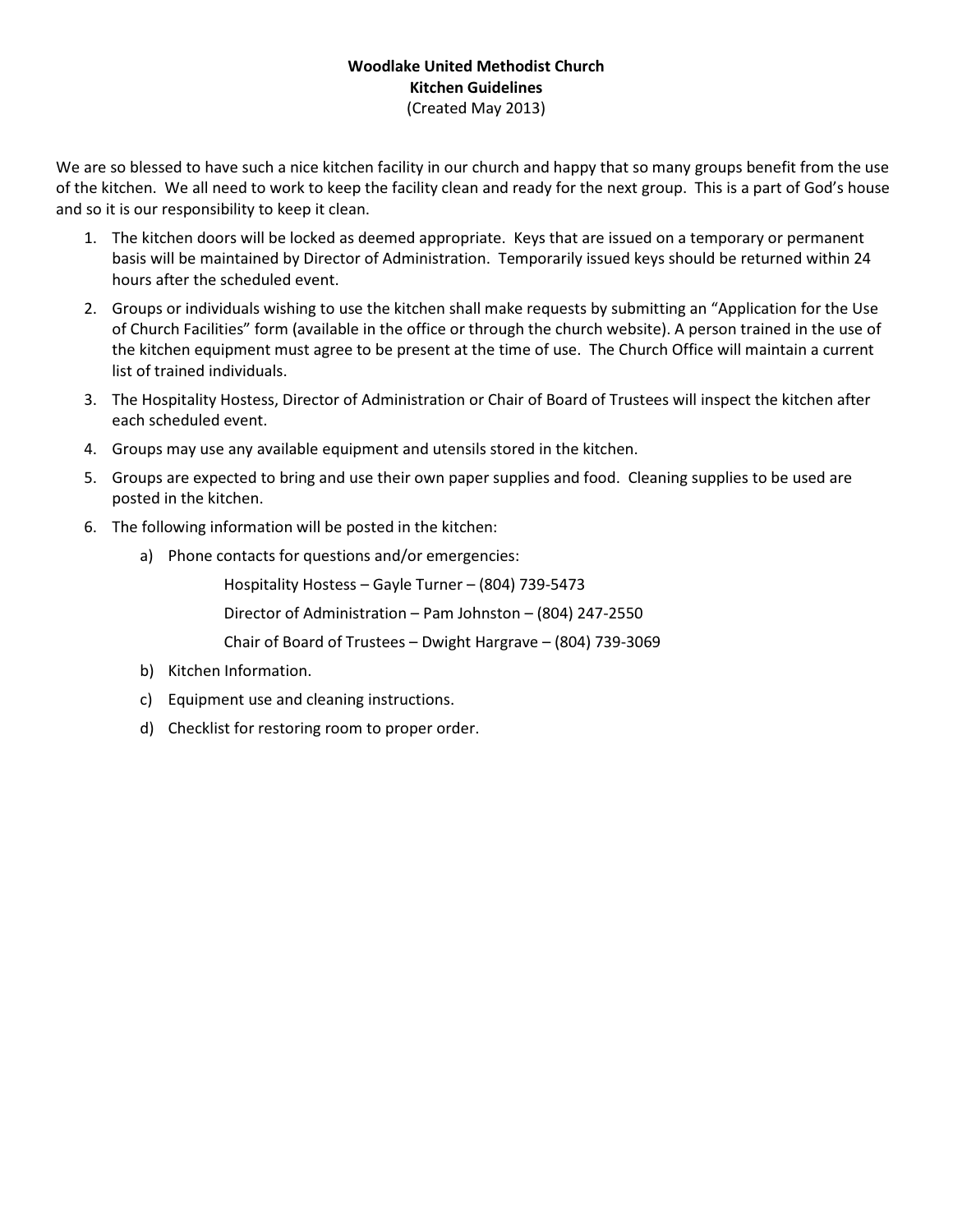## Woodlake United Methodist Church Kitchen Check List

(Created May 2013)

| Group Using Kitchen: | Date:           |
|----------------------|-----------------|
| Contact Name:        | Contact Number: |

#### Kitchen responsibility entails:

- Respect for others
	- (You use it, you clean it up. Leave it like YOU would like to find it next time.)
- Health for all

(Old food left in the refrigerator, food left in sinks and in garbage cans is a health hazard.)

• Pride for our facility (The condition the kitchen is left in reflects directly upon the group who last used it.)

# NO BLEACH TO BE USED IN KITCHEN. THANK YOU.

#### Please √ off when completed

#### Coffee Machines:

- Dispose of used coffee grinds and rinse drip container.
- Clean main containers, run water through taps, clean lids, wipe dry and place back.
- Wash out used coffee pots.
- Coffee brewer turned off.

### Stove/Ovens/Burners:

- Ovens and burners should be turned off and left in clean condition
- Convection ovens turned off, cooled and left in clean condition.
- Microwave oven-turned off, empty and left in clean condition.
- Warming oven, empty and left in clean condition.
- Range Hood turned off.

## Refrigerator/Freezer:

• Left in clean condition and closed.

## Sinks and Garbage Disposal:

• All sinks must be clean of debris and washed down with cleaner that is designated in the kitchen.

## Garbage:

- Trash must be bagged and placed in containers outside.
- All trash cans must be lined with new liners and no garbage left behind.

#### Dish Towels:

• Please have someone in your group *(identify who that person is on form)* take them home to wash and return within 3 days.

## Carts:

• All serving carts left in clean condition and returned to Food Services Storage room.

#### Counter Tops:

All counter tops left in clean condition. PLEASE USE PROPER CLEANER AS POSTED IN THE KITCHEN.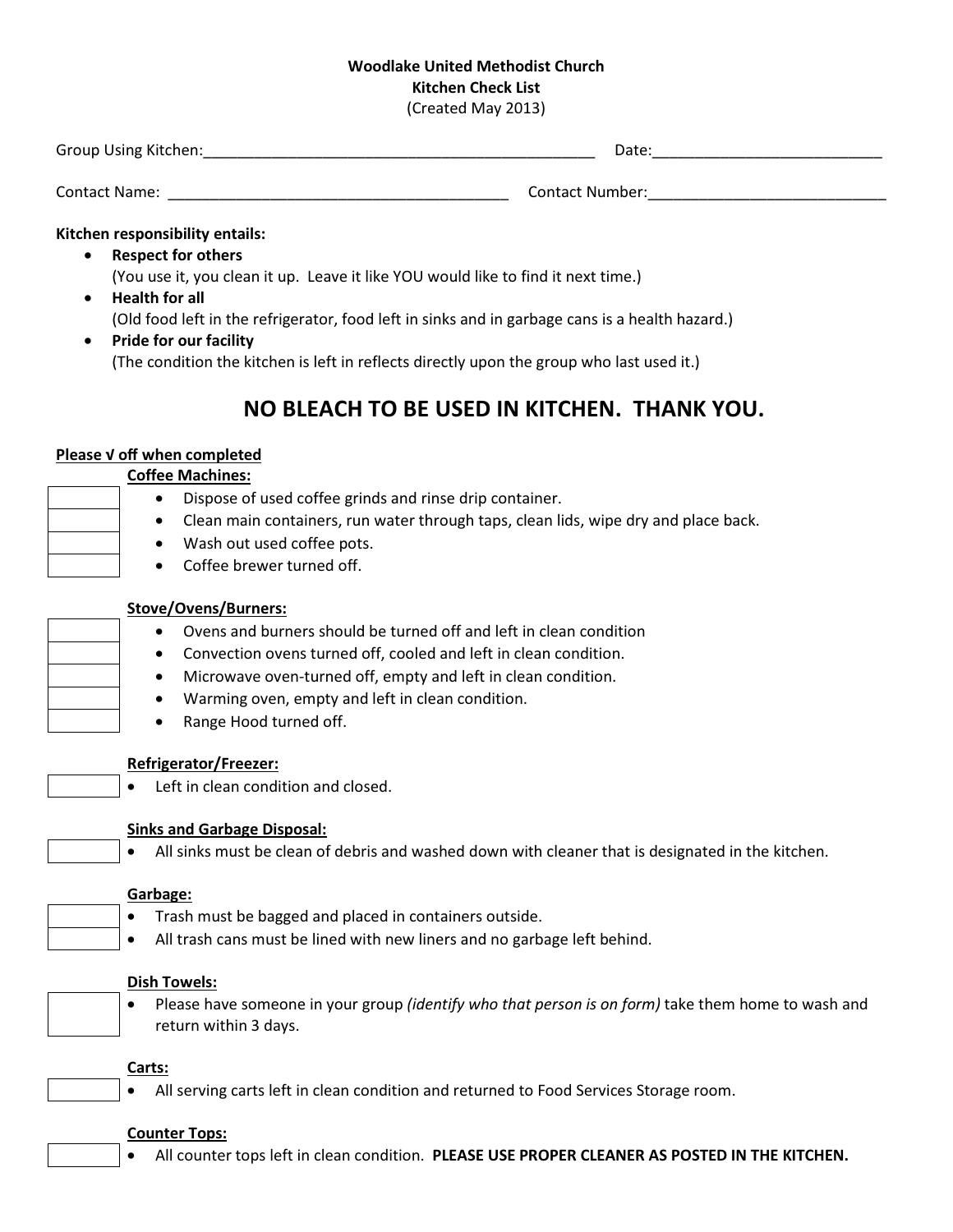| <b>Cooking Utensils/Cookware/Small Appliances:</b>                                                                                                                                                                                                                                         |
|--------------------------------------------------------------------------------------------------------------------------------------------------------------------------------------------------------------------------------------------------------------------------------------------|
| Cooking utensils left in clean condition and returned to proper storage area/drawers.<br>$\bullet$                                                                                                                                                                                         |
| Cookware, pots and pans left in clean condition and returned to proper storage area.<br>$\bullet$                                                                                                                                                                                          |
| Small appliances left in clean condition and returned to proper storage area.<br>$\bullet$                                                                                                                                                                                                 |
| <b>Floors:</b><br>Floors must be swept.<br>$\bullet$<br>Please mop if necessary, using ONLY WATER - NO CLEANERS.<br>$\bullet$<br>Mops and brooms are in the custodial closet located in the gathering space.<br>$\bullet$<br>Mop bucket emptied and returned to storage area.<br>$\bullet$ |
| <b>Beverage Dispensers:</b>                                                                                                                                                                                                                                                                |
| Emptied, cleaned, dried and return to proper place.                                                                                                                                                                                                                                        |
| <b>Before leaving/Final Check:</b>                                                                                                                                                                                                                                                         |
| No food to be left on kitchen counter, stove, in oven or in microwave, convection and/or warmer ovens.<br>$\bullet$                                                                                                                                                                        |
| All food must be taken with you.<br>$\bullet$                                                                                                                                                                                                                                              |
| No dishes or utensils left to drip dry---please wipe down and put away<br>$\bullet$                                                                                                                                                                                                        |
| Lights off in kitchen.<br>$\bullet$                                                                                                                                                                                                                                                        |
| Lock kitchen door.                                                                                                                                                                                                                                                                         |
| <b>Remarks:</b><br>If anything is broken, not working, missing or empty, please list below:                                                                                                                                                                                                |
| 1.                                                                                                                                                                                                                                                                                         |
| 2.                                                                                                                                                                                                                                                                                         |
|                                                                                                                                                                                                                                                                                            |
| 3.                                                                                                                                                                                                                                                                                         |
|                                                                                                                                                                                                                                                                                            |

 $\_$  . The contribution of the contribution of the contribution of the contribution of the contribution of the contribution of the contribution of the contribution of the contribution of the contribution of the contributio

## Person Completing Check List:

Name [Please print] Date

 $\Box$